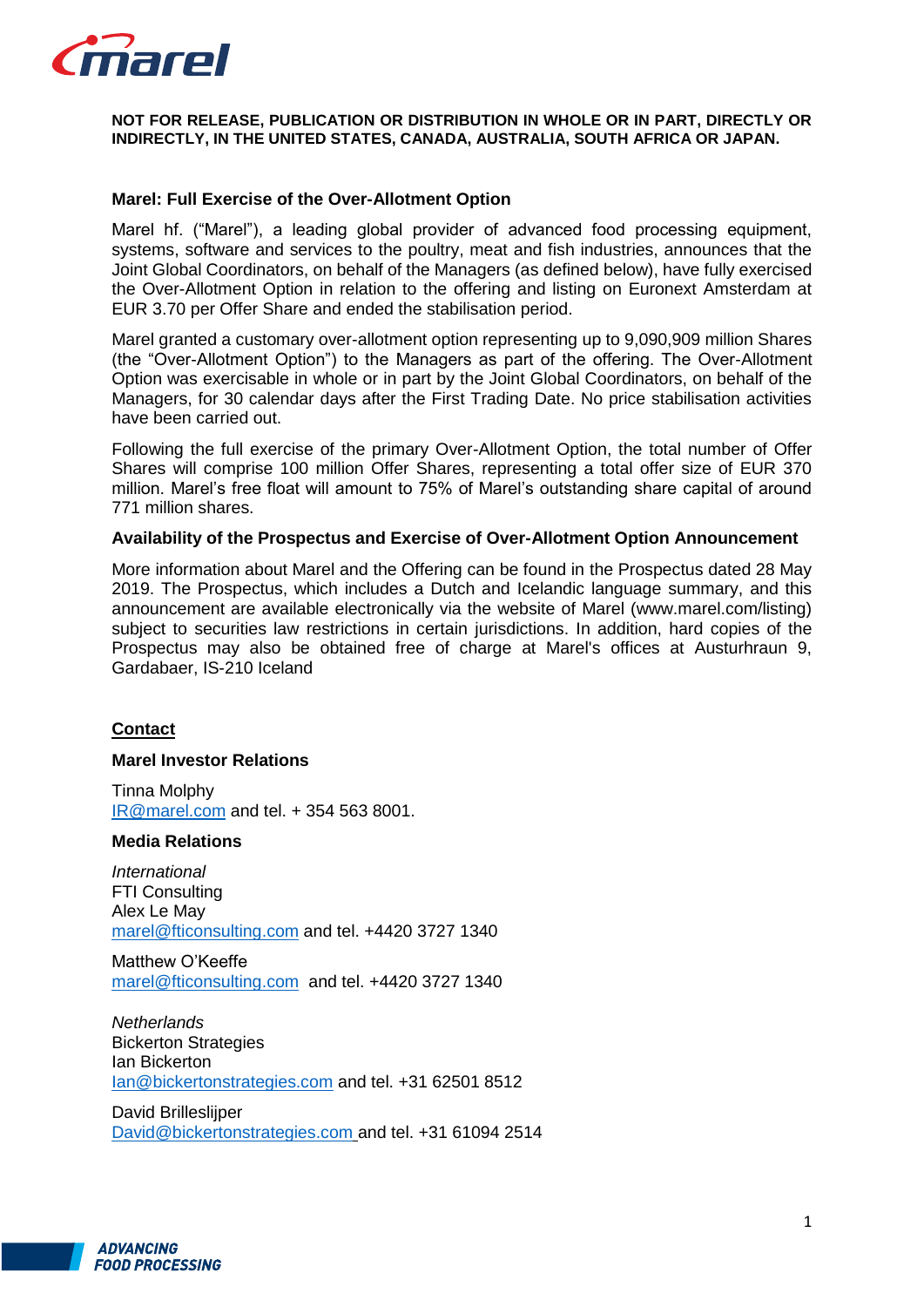

*Iceland* Audbjorg Olafsdottir Marel [Audbjorg.olafsdottir@marel.com](mailto:Audbjorg.olafsdottir@marel.com) and tel. +354 853 8626

# **About Marel**

Marel is a leading global provider of advanced food processing equipment, systems, software and services to the poultry, meat and fish industries. Our united team of more than 6,000 employees in over 30 countries delivered EUR 1.2 billion in revenues in 2018. Annually, Marel invests around 6% of revenues in innovation. By continuously advancing food processing, we enable our customers to increase yield and throughput, ensure food safety and improve sustainability in food production. Marel was listed on NASDAQ Iceland in 1992.

## **DISCLAIMER**

These materials are not for release, distribution or publication, whether directly or indirectly and whether in whole or in part, into or in the United States, Canada, Australia, South Africa or Japan or any (other) jurisdiction where to do so would constitute a violation of the relevant laws of such jurisdiction.

These materials are for information purposes only and are not intended to constitute, and should not be construed as, an offer to sell or a solicitation of any offer to buy the securities of Marel hf. (the "**Company**", and such securities, the "**Securities**") in the United States, Canada, Australia, South Africa or Japan or in any other jurisdiction in which such offer, solicitation or sale would be unlawful prior to registration, exemption from registration or qualification under the securities laws of such jurisdiction.

The Securities are not and will not be registered under the U.S. Securities Act of 1933, as amended (the "**Securities Act**") and may not be offered or sold in the United States absent registration or an exemption from, or in a transaction not subject to, the registration requirements of the Securities Act. The Company has no intention to register any part of the offering in the United States or make a public offering of Securities in the United States.

In the United Kingdom, this document and any other materials in relation to the Securities is only being distributed to, and is only directed at, and any investment or investment activity to which this document relates is available only to, and will be engaged in only with, "qualified investors" (as defined in section 86(7) of the Financial Services and Markets Act 2000) and who are (i) persons having professional experience in matters relating to investments who fall within the definition of "investment professionals" in Article 19(5) of the Financial Services and Markets Act 2000 (Financial Promotion) Order 2005 (the "**Order**"); or (ii) high net worth entities falling within Article 49(2)(a) to (d) of the Order (all such persons together being referred to as "relevant persons"). Persons who are not relevant persons should not take any action on the basis of this document and should not act or rely on it.

The Company has not authorised any offer to the public of Securities in any Member State of the European Economic Area other than the Netherlands. With respect to any Member State of the European Economic Area, other than the Netherlands, which has implemented the Prospectus Directive (each a "**Relevant Member State**"), no action has been undertaken or will be undertaken to make an offer to the public of Securities requiring publication of a prospectus in any Relevant Member State. As a result, the Securities may only be offered in Relevant Member States (i) to any legal entity which is a qualified investor as defined in the Prospectus Directive; or (ii) in any other circumstances falling within Article 3(2) of the Prospectus Directive. For the purpose of this paragraph, the expression "offer of securities to the public" means the communication in any form and by any means of sufficient information